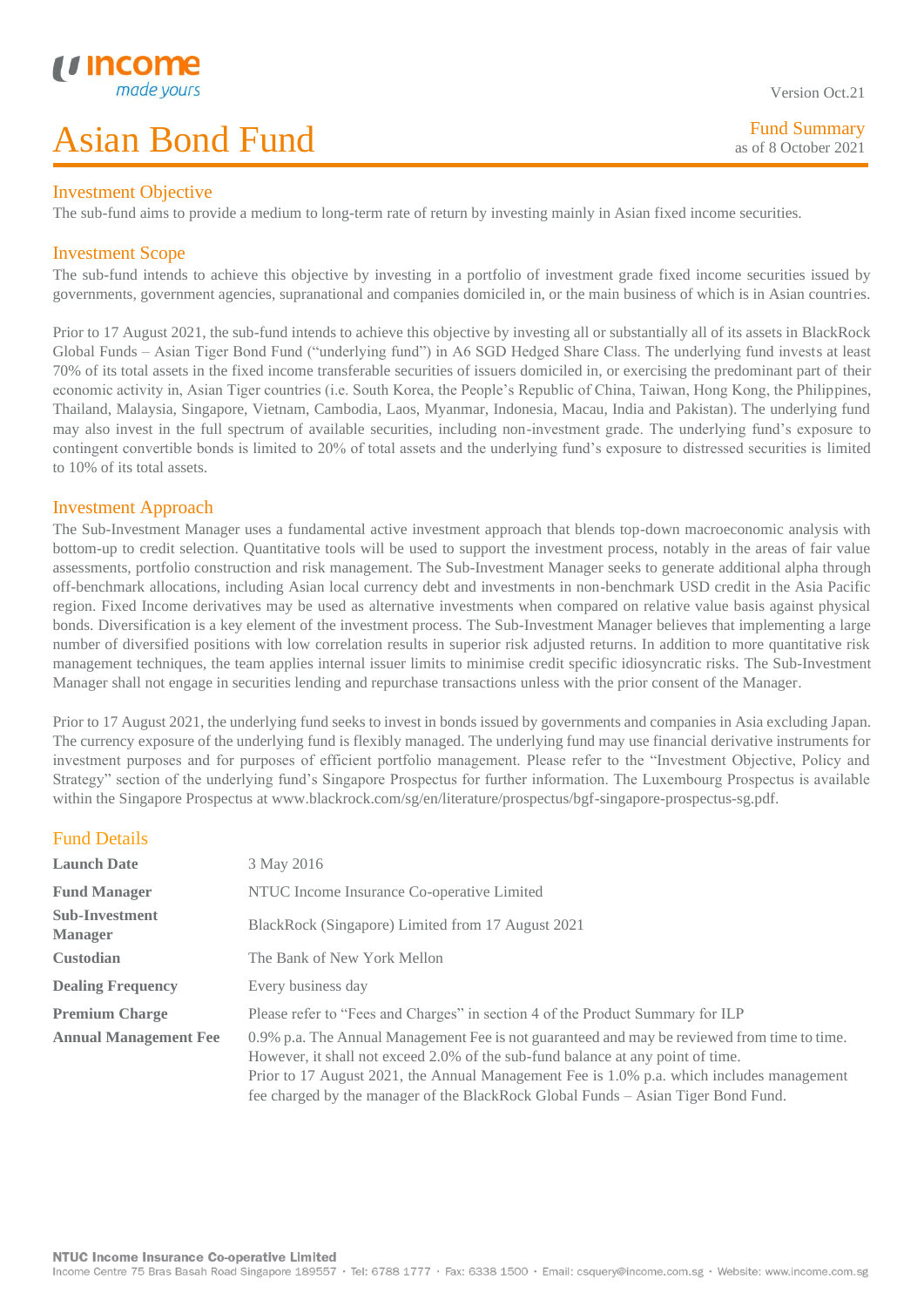Version Oct.21

| <b>Inclusion in CPFIS</b>        | Yes (CPF OA and CPF SA)                                                                   |
|----------------------------------|-------------------------------------------------------------------------------------------|
|                                  | Prior to 17 August 2021, the sub-fund is not a CPFIS-included fund                        |
| <b>CPFIS Risk Classification</b> | Low to Medium Risk, Narrowly Focused-Regional-Asia                                        |
| <b>Structure</b>                 | Single Fund. The units in the sub-fund are not classified as Excluded Investment Products |
| <b>Benchmark</b>                 | JP Morgan Asia Credit Investment Grade Index (SGD Hedged)                                 |
|                                  | Prior to 17 August 2021, the benchmark is JP Morgan Asia Credit Index (SGD Hedged)        |
| <b>Subscription Method</b>       | Cash / SRS / CPF OA / CPF SA                                                              |
| <b>Financial Year End</b>        | 31 December                                                                               |
| <b>Distribution</b>              | The sub-fund does not intend to make any distribution payout                              |

# Past Performance (as of 30 June 2021)

|                        |      |      |         |      |           |      | <b>Since</b><br>1-month 3-month 6-month 1-year 3-year 5-year inception |
|------------------------|------|------|---------|------|-----------|------|------------------------------------------------------------------------|
| <b>Asian Bond Fund</b> | 0.08 | 0.69 | $-1.06$ |      | 4.60 5.17 | 2.97 | 3.24                                                                   |
| <b>Benchmark</b>       | 0.44 | 1.10 | $-0.09$ | 3.81 | 5.96      | 3.86 | 4.08                                                                   |

With effect from 17 August 2021, the benchmark JP Morgan Asia Credit Index (SGD Hedged) is replaced by JP Morgan Asia Credit Investment Grade Index (SGD Hedged) to align with the fund scope to invest in a portfolio of investment grade fixed income securities.

The returns are calculated using bid-to-bid prices, in Singapore dollar terms, with dividends and distributions reinvested.

^Returns above one year are annualised. Past performance is not indicative of future performance. Fees & charges payable through deduction of premium or cancellation of units are excluded from this calculation.

# Fund Manager

NTUC Income Insurance Co-operative Limited is the Investment Manager of the sub-fund. BlackRock (Singapore) Limited is the Sub-Investment Manager of the sub-fund.

#### **NTUC Income Insurance Co-operative Limited (Income)**

Income was established in 1970 to make essential insurance accessible to all Singaporeans. Today, Income is the leading composite insurer in Singapore offering life, health and general insurance. Our wide network of financial advisers and partners provide valueadded financial advisory that complements today's digital-first landscape, offering insurance products and services that serve the protection, savings and investment needs of customers at different stages and across all segments of society.

As of 31 December 2020, Income had S\$45.91 billion in assets under management. Our financial strength and diversified investment portfolio are reflected by our strong credit ratings and predicated on our core investment philosophy of value, prudence and discipline. Income is regulated by Monetary Authority of Singapore.

#### **BlackRock (Singapore) Limited**

BlackRock (Singapore) Limited is domiciled in Singapore and regulated by Monetary Authority of Singapore. BlackRock (Singapore) Limited is a wholly owned subsidiary within the BlackRock Group and has been managing collective investment schemes or discretionary funds since 2001. As of 31 December 2020, BlackRock's assets under management total US\$8.68 trillion in assets on behalf of investors worldwide.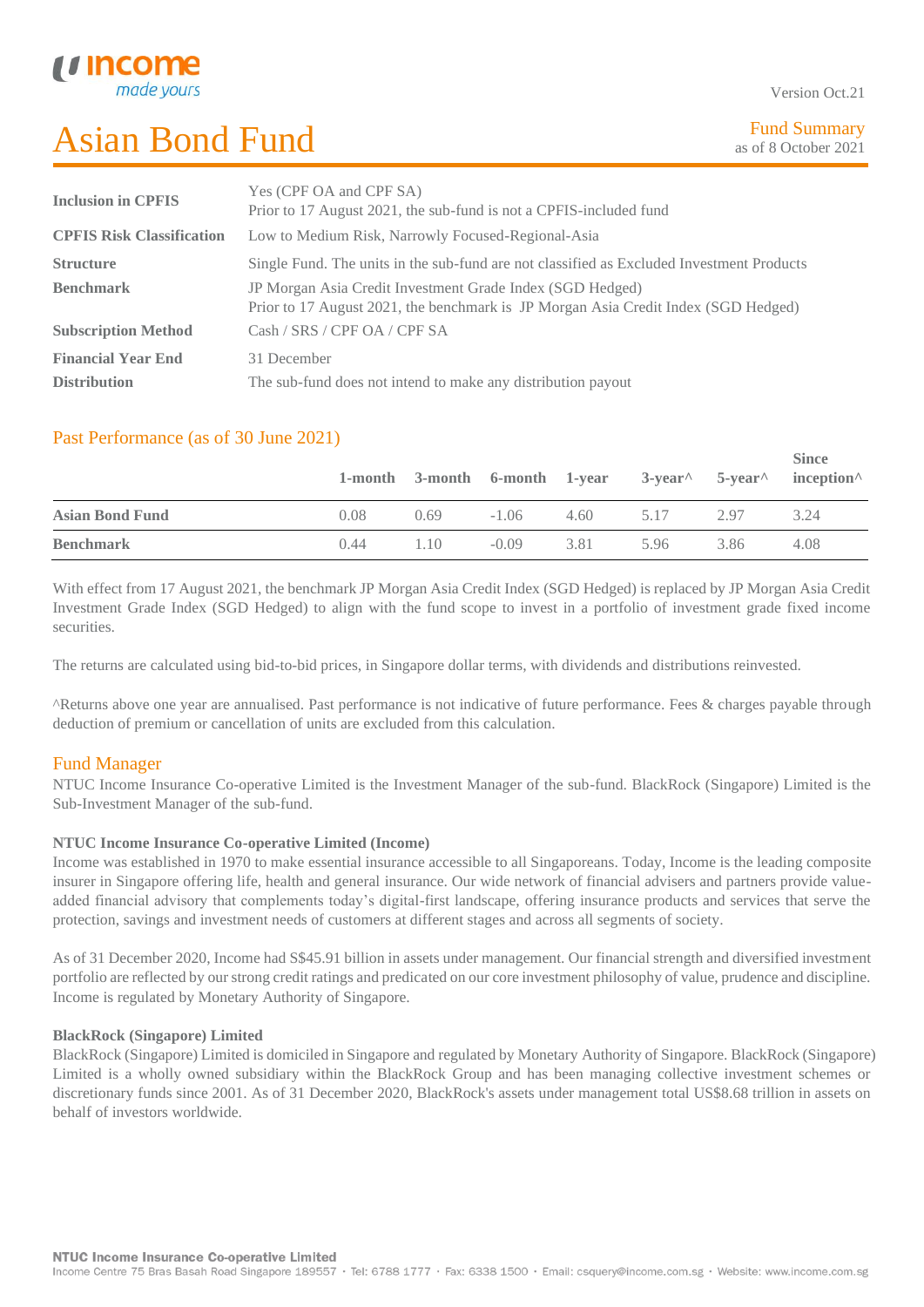

Version Oct.21

#### Risks

L

#### **Key Risks**

Income's ILP sub-funds are intended for long-term investment, it is not suited for any short-term speculation. You should not expect to obtain any short-term gains from investing in Income's ILP sub-funds. It is important that your investment suit your risk appetite. You may wish to consult your financial adviser before investing in any ILP sub-fund.

The securities and instruments in which the sub-fund may invest are subject to market fluctuations and other risks inherent in such investments and there can be no assurance that any appreciation in value will occur.

You should be aware that past performance is not indicative of future performance. The value of the units may rise or fall as the performance of the sub-fund changes.

The risk factors may cause you to lose some or all of your investments. A description of the major risks is provided below. This is not an exhaustive list of risks.

#### **Market and Credit Risks**

You are exposed to market risks. The value of investments by the sub-fund may go up and down due to changing economic, political or market conditions, or due to an issuer's individual situation.

You are exposed to interest rate risks. The sub-fund's investment in debt securities may be subject to the risk of interest rate fluctuations which may cause the price of debt securities to go up or down. In general, as nominal interest rates rise, the value of fixed income securities is likely to fall.

You are exposed to currency risks. Changes in exchange rates between currencies or the conversion from one currency to another may cause the value of the sub-fund's investments to diminish or increase. Currency exchange rates may fluctuate significantly over short periods of time. The Sub-Investment Manager will actively hedge the foreign currency exposure in order to manage the currency risk, but will not knowingly leverage in the foreign currency exposure.

You are exposed to credit risks. The value of the sub-fund will be negatively affected if the issuer or guarantor of a fixed income instrument, or counterparty to a derivative contract, is unable or unwilling to meet its financial obligations.

You are exposed to sovereign debt risks. The sub-fund may invest in bonds issued or guaranteed by governments or authorities, which may involve political, economic, default or other risks.

You are exposed to emerging markets risks. Emerging markets will generally be subject to greater political, legal, counterparty and operational risks.

You are exposed to foreign investment restriction risks. Some countries prohibit or restrict investment, or the repatriation of income, capital or the proceeds from the sale of securities. The sub-fund may incur higher costs investing in these countries. Such restrictions may delay the investment or repatriation of capital of the sub-fund.

#### **Liquidity Risks**

You are exposed to liquidity risks. There is no secondary market for the sub-fund. All redemption requests should be made to the Manager.

#### **Product-Specific Risks**

You are exposed to derivatives risks. The sub-fund may invest in derivatives instruments including futures, options, forwards, swaps or credit derivatives for purposes of hedging and/or efficient portfolio management. Derivatives involve risks different from, and, in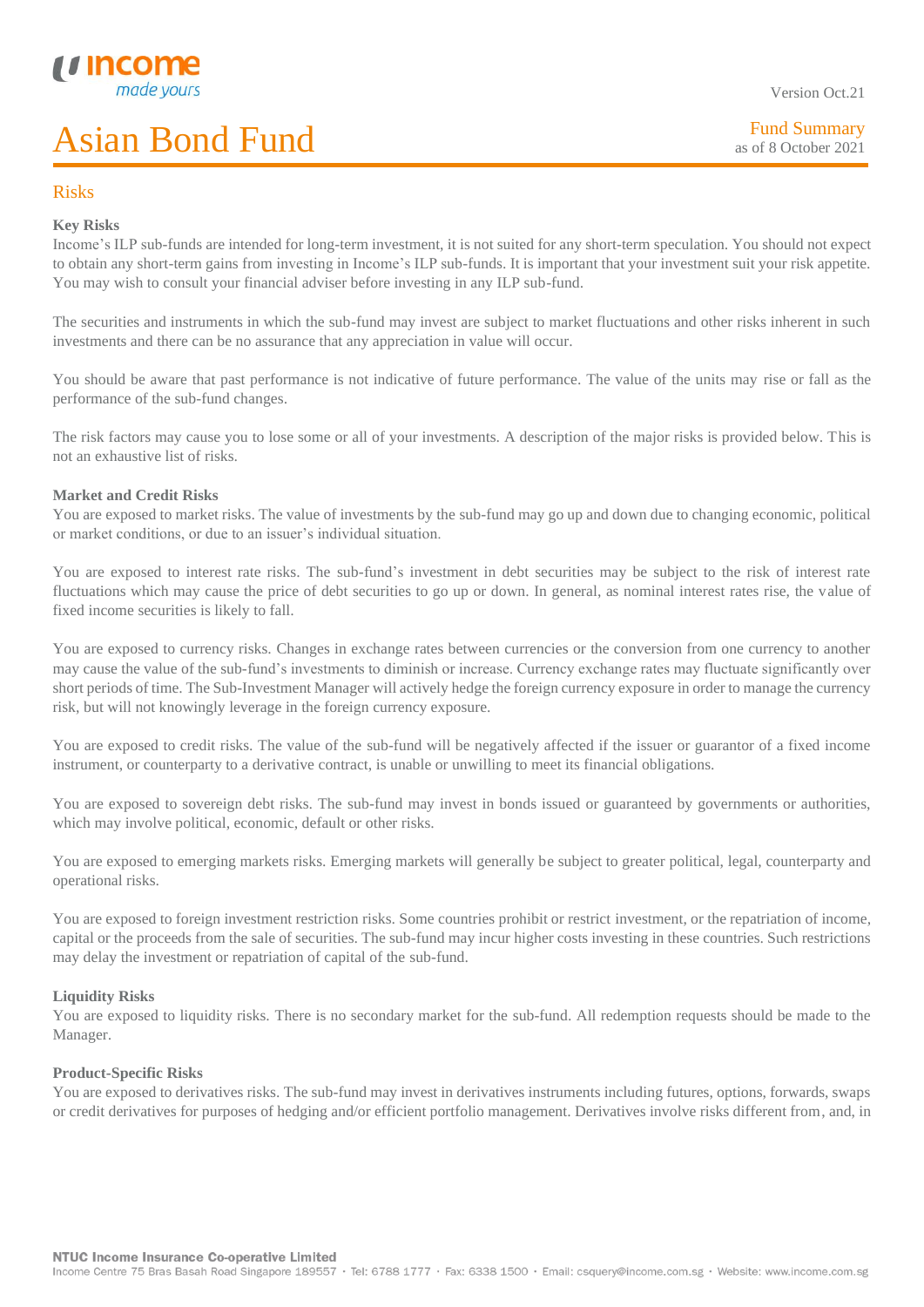some cases, greater than, the risks presented by more traditional securities investments. The usage of derivatives may negatively impact the value of the sub-fund. The sub-fund's exposure to financial derivatives or embedded financial derivatives will be calculated in accordance with provisions of the Code on Collective Investment Schemes. The Manager will ensure that the risk management and compliance procedures are adequate and have been or will be implemented and that it has the necessary expertise to manage the risks relating to the use of financial derivatives.

You are exposed to high yield risks. The sub-fund may be subject to greater levels of interest rate, credit and liquidity risks than funds that do not invest in such securities.

### Expense and Turnover Ratio

#### **Asian Bond Fund**

L

|                        | <b>Expense Ratio</b> | <b>Turnover Ratio</b> |
|------------------------|----------------------|-----------------------|
| As of 31 December 2020 | 1.26%                | 73.00%                |
| As of 31 December 2019 | 1.24%                | 102.04%               |

Expense ratio does not include (where applicable) charges for insurance coverage, brokerage and other transaction costs, performance fee, foreign exchange gains or losses, front or back end loads arising from the purchase or sale of collective investment schemes and tax deducted at source or arising out of income received.

### Soft Dollar Commission or Arrangement

#### **Income**

The Manager does not retain for its own account, cash or commission rebates arising out of transactions executed in or outside Singapore. The Manager also does not receive soft dollars for the sub-fund.

#### **BlackRock**

From time to time and consistent with applicable law and regulatory guidance, the Sub-Investment Manager will select broker-dealers that furnish the Sub-Investment Manager and their clients or their affiliates or personnel, directly or through third party or correspondent relationships, with research or execution services that provide, in the Sub-Investment Manager's view, lawful and appropriate assistance in the investment decision-making or trade execution processes (including such processes with respect to futures, fixed-price offerings, and over-the-counter transactions). The Sub-Investment Manager may use trading commissions to acquire research or execution services from broker-dealers in addition to the execution of trades known as "soft dollar" arrangements.

Subject to the duty to seek best execution, research or brokerage services obtained with client commissions or through soft dollar arrangements include, without limitation and to the extent permitted by applicable law and regulation: (i) research reports on companies, industries and securities; (ii) economic and financial data; (iii) financial publications; and (iv) quantitative analytical software. Services that can be acquired will be either proprietary (i.e., created and provided by the broker-dealer) or third party. In such soft dollar arrangements, the Sub-Investment Manager could pay, or be deemed to have paid, commission rates higher than it could have otherwise paid in order to obtain such research or brokerage services. Such higher commissions would be paid in accordance with Section 28(e) of the U.S. Exchange Act as interpreted by the U.S. Securities and Exchange Commission and its staff, which requires the Sub-Investment Manager to determine in good faith that the commissions paid are reasonable in relation to the value of the research or brokerage services received. The Sub-Investment Manager believes that using commission dollars to obtain the type of research and brokerage services mentioned above enhance their investment research and trading processes. Research products or brokerage services received by the Sub-Investment Manager might also be used for functions that are not research or brokerage related. Where a research product or brokerage service has a mixed use, the Sub-Investment Manager will make a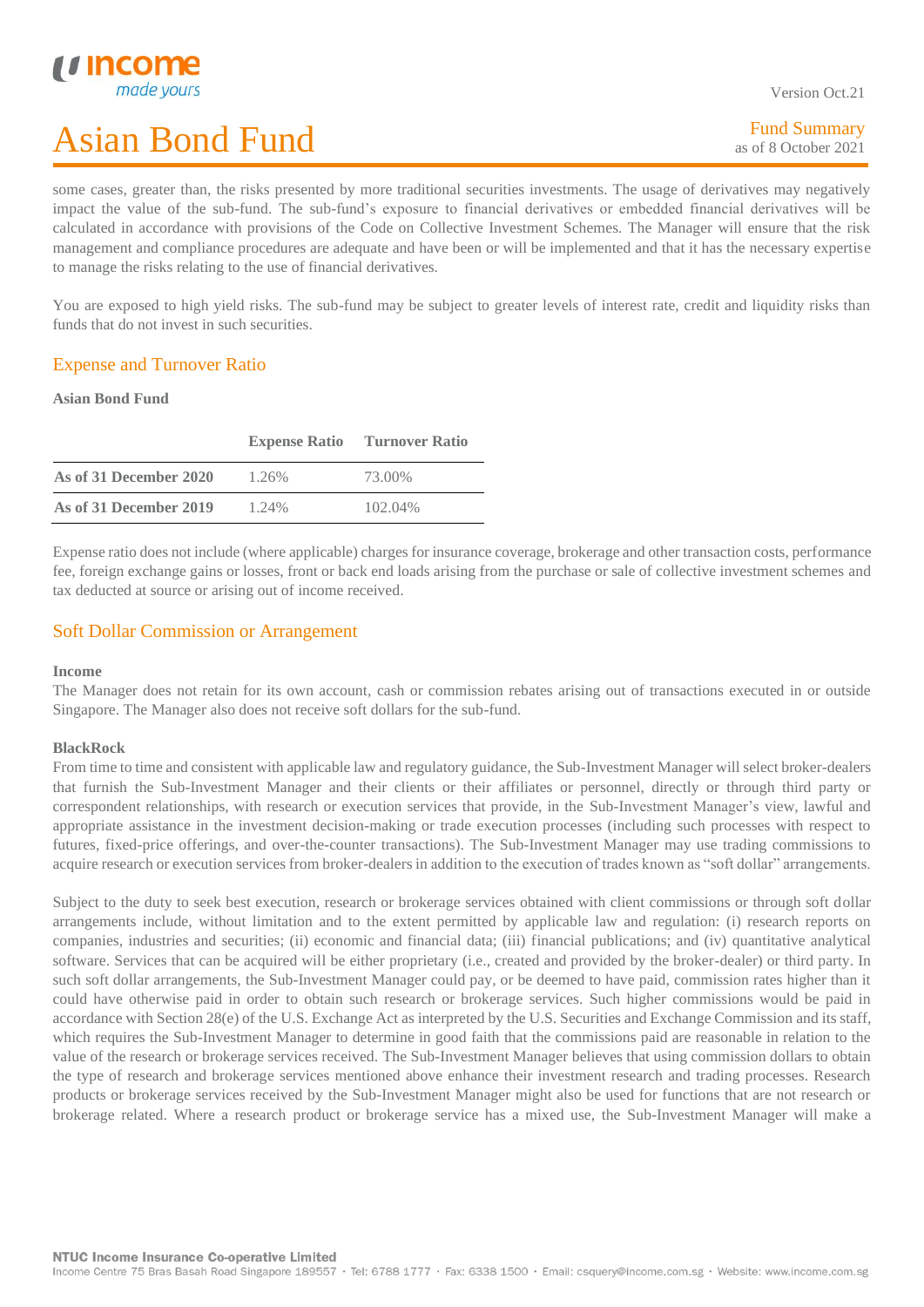Version Oct.21

reasonable allocation according to its use and will pay for the non-research and brokerage function in cash using its own funds. The receipt of such products and services and the determination of the appropriate allocation create a potential conflict.

While research or brokerage services obtained in this manner can be used in servicing any or all of the Sub-Investment Manager's client accounts, such products and services tend to disproportionately benefit one or more clients relative to others based on the amount of brokerage commissions paid, the nature of the research or brokerage products and services acquired and their relative use or value for particular accounts. For example, in some cases, the research or brokerage services that are paid through a client's commissions might not be used in managing that client's account. In addition, other BlackRock clients could receive the benefit, including disproportionate benefits, of economies of scale or price discounts in connection with products and services provided as a result of transactions executed on behalf of a client account for which such products and services are also used. To the extent that the Sub-Investment Manager uses client commission dollars to obtain research or brokerage services, it will not have to pay for those products and services itself.

The Sub-Investment Manager can also receive research or brokerage services that are bundled with trade execution, clearing, settlement, and/or other services provided by a particular broker-dealer. To the extent the Sub-Investment Manager receives research or brokerage services on this basis, many of the same potential conflicts related to receipt of these services through third-party arrangements exist. For example, the research effectively will be paid by client commissions that also will be used to pay for the execution, clearing, and settlement services provided by the broker-dealer and will not be paid by the Sub-Investment Manager from its own assets.

### Conflicts of Interest

#### **Income**

L

As the Manager of various Income ILP sub-funds and insurance funds, Income may from time to time have to deal with competing or conflicting interests between these sub-funds/insurance funds. However, the Manager will use all reasonable endeavours to act fairly and in the best interest of the sub-fund. The Manager will conduct all transactions with or for the sub-fund on an arm's length basis. The Manager have in place policies and procedures to monitor and mitigate conflicts of interest which may arise in the management of these sub-funds. The Manager believes that these policies and procedures are reasonably designed to ensure that portfolio management decisions are made in the best interest of the sub-fund and each sub-fund is treated fairly, regardless of the existence of any conflict.

#### **BlackRock**

The results of the investment activities provided to a BlackRock client can differ significantly from the results achieved by the Sub-Investment Manager for other current or future BlackRock clients. The Sub-Investment Manager will manage the assets of a BlackRock client in accordance with the investment mandate selected by such BlackRock client. However, members of the BlackRock Group (including the Sub-Investment Manager) may give advice and take action with respect to their own account or any other BlackRock client that competes or conflicts with the advice the Sub-Investment Manager may give to, or an investment action the Sub-Investment Manager may take on behalf of, a BlackRock client (or a group of BlackRock clients), or advice that may involve different timing than that of a BlackRock client. The potential conflicts include, in particular, members of the BlackRock Group and one or more BlackRock clients buying or selling positions while another BlackRock client is undertaking the same or a differing, including potentially opposite, strategy. Similarly, the Sub-Investment Manager's management of BlackRock client accounts may benefit members of the BlackRock Group including to the extent permitted by applicable law and contractual arrangements, investing BlackRock client accounts directly or indirectly in the securities of companies in which a member of the BlackRock Group or other BlackRock client, for itself or its clients, has an equity, debt, or other interest. In addition, to the extent permitted by applicable law and contractual arrangements, BlackRock clients may engage in investment transactions which may result in other BlackRock clients being relieved of obligations or otherwise have to divest or cause BlackRock clients to have to divest certain investments. In some instances, the purchase, holding, and sale, as well as voting of investments by BlackRock clients may enhance the profitability or increase or decrease the value of a BlackRock Group member's or other BlackRock clients' own investments in such companies. This may give rise to potential conflicts of interest.

Income Centre 75 Bras Basah Road Singapore 189557 · Tel: 6788 1777 · Fax: 6338 1500 · Email: csquery@income.com.sg · Website: www.income.com.sg